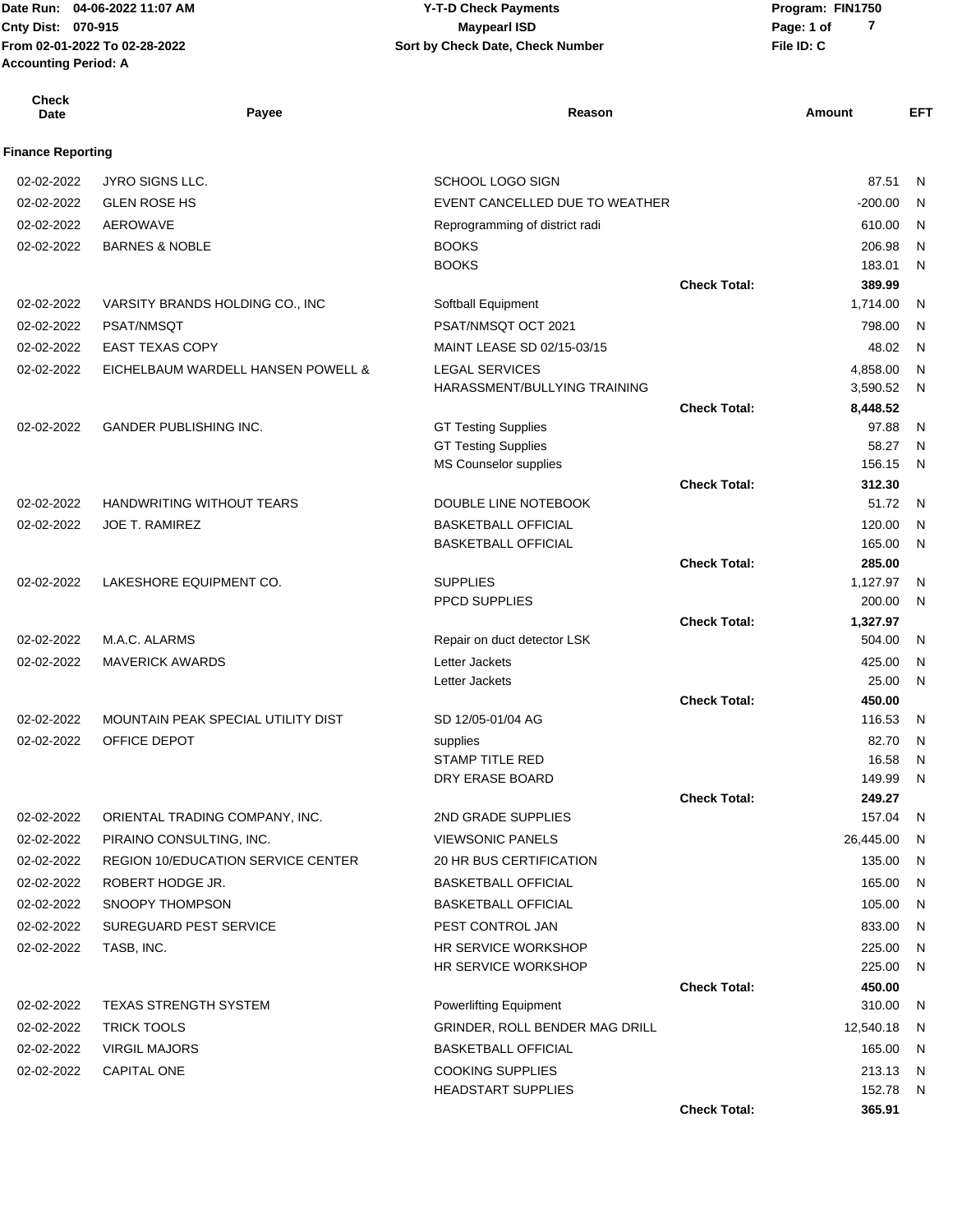Date Run: 04-06-2022 11:07 AM **CONTACT CONSTREY THE STATE OF PROGRAM** Y-T-D Check Payments **CONTACT PROGRAM: FIN1750 Cnty Dist:** 070-915 **Page: 2 of MaypearI ISD MaypearI ISD From 02-01-2022 To 02-28-2022 File ID: C Sort by Check Date, Check Number 04-06-2022 11:07 AM Y-T-D Check Payments 070-915 Maypearl ISD 7 Accounting Period: A**

| Check<br>Date | Payee                                      | Reason                                                 |                     | <b>Amount</b>      | EFT            |
|---------------|--------------------------------------------|--------------------------------------------------------|---------------------|--------------------|----------------|
| 02-02-2022    | <b>WHITNEY ISD</b>                         | Powerlifting Whitney Meet                              |                     | 200.00             | N              |
| 02-08-2022    | <b>CLAIMS ADMINISTRATIVE SERVICES INC</b>  | WORKERS COMP CHK# 3732                                 |                     | 136.00             | N.             |
| 02-09-2022    | <b>CLAIMS ADMINISTRATIVE SERVICES INC.</b> | WORKERS COMP CHK# 3733                                 |                     | 634.08             | N.             |
|               |                                            | WORKERS COMP CHK# 3734                                 |                     | 634.08             | N.             |
|               |                                            | WORKERS COMP CHK# 3735                                 |                     | 407.85             | N              |
|               |                                            |                                                        | <b>Check Total:</b> | 1,676.01           |                |
| 02-09-2022    | CLAIMS ADMINISTRATIVE SERVICES INC         | <b>WORKERS COMP EPAY</b>                               |                     | 833.00             | N.             |
| 02-11-2022    | COMMUNITY COFFEE CO. LLC                   | <b>FCCLA COFFEE</b>                                    |                     | 263.06             | -N             |
|               |                                            | <b>FCCLA COFFEE</b>                                    |                     | 425.05             | N.             |
|               |                                            | <b>FCCLA COFFEE</b>                                    |                     | 125.88             | N              |
|               |                                            |                                                        | <b>Check Total:</b> | 813.99             |                |
| 02-11-2022    | FRESH COUNTRY FUNDRAISING                  | <b>CREDIT CARD DISPUTE FUND RAISE</b>                  |                     | 61.60              | - N            |
| 02-11-2022    | ORIENTAL TRADING COMPANY, INC.             | 12 FABIC COLUMN PROM                                   |                     | 250.69             | N.             |
| 02-11-2022    | SCHOOL SPECIALTY INC.                      | Field day, PE, Recess                                  |                     | 538.59             | $\mathsf{N}$   |
| 02-11-2022    | SPARTANS POST GRAD ACADEMY LLC             | LEDBETTER SCHOLARSHIP                                  |                     | 250.00             | - N            |
| 02-11-2022    | SPIRIT EVEN COORDINATORS, LLC              | <b>JUDGES CHEER TRYOUTS</b>                            |                     | 150.00             | N              |
|               |                                            | <b>JUDGES CHEER TRYOUTS</b>                            |                     | 150.00             | N              |
|               |                                            |                                                        | <b>Check Total:</b> | 300.00             |                |
| 02-11-2022    | <b>ATMOS ENERGY</b>                        | SD 01/04-02/01 MS                                      |                     | 1,047.61           | N              |
|               |                                            | SD 01/04-02/01 ELEM                                    |                     | 2,183.14           | $\overline{N}$ |
|               |                                            | SD 01/04-02/01 PRIMARY                                 |                     | 1,055.19           | N              |
|               |                                            | SD 01/04-02/01 HS                                      |                     | 2,730.28           | N              |
|               |                                            |                                                        | <b>Check Total:</b> | 7,016.22           |                |
| 02-11-2022    | BAYLOR INSTITUTE OF REHABILITATION         | Trainer                                                |                     | 609.38             | - N            |
| 02-11-2022    | VARSITY BRANDS HOLDING CO., INC            | Softball Equipment                                     |                     | 375.00             | N              |
|               |                                            | <b>Baseball Equipment</b>                              |                     | 2,668.00<br>105.00 | N,             |
|               |                                            | <b>Tennis Equipment</b>                                | <b>Check Total:</b> | 3,148.00           | N.             |
| 02-11-2022    | BUENA VISTA-BETHEL SPECIAL UTILITY         | SD 12/10-01/12 BALL PARK                               |                     | 52.46              | - N            |
| 02-11-2022    | CDWG INC.                                  | ADOBE CLOUD                                            |                     | 2,490.00           | N,             |
|               |                                            | ADOBE SIGN FOR BUSINESS                                |                     | 2,100.00           | N.             |
|               |                                            |                                                        | <b>Check Total:</b> | 4,590.00           |                |
| 02-11-2022    | <b>CITY OF MAYPEARL</b>                    | SD 12/30-01/28 PRACTICE FIELD                          |                     | 21.00              | - N            |
|               |                                            | SD 12/30-01/28 PRIMARY                                 |                     | 356.20             | N,             |
|               |                                            | SD 12/30-01/28 HS                                      |                     | 94.60              | N,             |
|               |                                            | SD 12/30-01/28 MS YD METER                             |                     | 513.80             | N,             |
|               |                                            | SD 12/30-01/28 MS                                      |                     | 263.20             | N              |
|               |                                            | SD 12/30-01/28 ELEM                                    |                     | 243.40             | - N            |
|               |                                            | SD 12/30-01/28 ELEM YD METER                           |                     | 21.00              | N,             |
|               |                                            | SD 12/30-01/28 HS BROOMS CONCE<br>SD 12/30-01/28 ADMIN |                     | 46.00<br>46.00     | N,<br>- N      |
|               |                                            |                                                        | <b>Check Total:</b> | 1,605.20           |                |
| 02-11-2022    | DARRON RICHARDSON                          | <b>BASKETBALL OFFICIAL</b>                             |                     | 165.00             | - N            |
| 02-11-2022    | <b>DESOTO JANITORIAL</b>                   | <b>JANITORIAL SUPPLIES</b>                             |                     | 4,467.65           | - N            |
|               |                                            | <b>JANITORIAL SUPPLIES</b>                             |                     | 714.61             | - N            |
|               |                                            |                                                        | <b>Check Total:</b> | 5,182.26           |                |
| 02-11-2022    | DON A. ATCHISON                            | <b>BASKETBALL OFFICIAL</b>                             |                     | 165.00             | - N            |
| 02-11-2022    | DONALD GANT                                | <b>BASKETBALL OFFICIAL</b>                             |                     | 165.00             | -N             |
| 02-11-2022    | ELLIS COUNTY MUSIC CENTER                  | <b>TUBA REPAIR</b>                                     |                     | 45.00              | - N            |
|               |                                            | clarinet and sax reeds                                 |                     | 111.96             | - N            |
|               |                                            | clarinet and sax reeds                                 |                     | 17.98              | - N            |
|               |                                            |                                                        | <b>Check Total:</b> | 174.94             |                |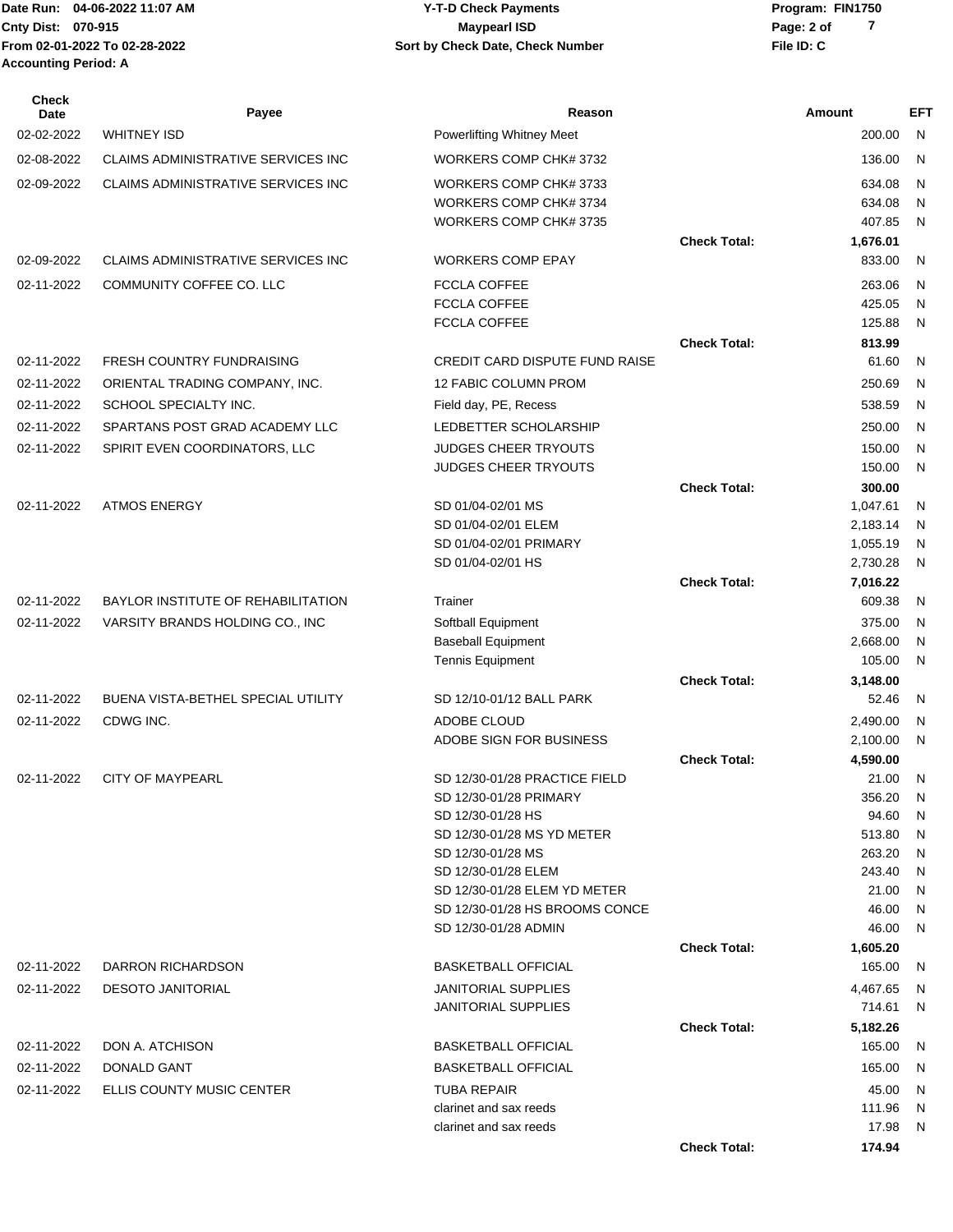Date Run: 04-06-2022 11:07 AM **CONTACT CONSTREY THE STATE OF PROGRAM** Y-T-D Check Payments **CONTACT PROGRAM: FIN1750 Accounting Period: A**

| <b>Check</b><br>Date | Payee                              | Reason                          |                     | Amount               | EFT        |
|----------------------|------------------------------------|---------------------------------|---------------------|----------------------|------------|
| 02-11-2022           | ETC LITE, LLC.                     | 1095 C PRINTING                 |                     | 552.50               | N          |
| 02-11-2022           | FORTE DFW LLC                      | CN                              |                     | 15.00                | N          |
|                      |                                    | <b>CN</b>                       |                     | 15.00                | N          |
|                      |                                    | <b>CN</b>                       |                     | 15.00                | N          |
|                      |                                    |                                 | <b>Check Total:</b> | 45.00                |            |
| 02-11-2022           | <b>GOPHER SPORT</b>                | FOAM DODGEBALLS                 |                     | 345.42               | N          |
| 02-11-2022           | Houston ISD                        | <b>SHARS BILLING JAN</b>        |                     | 103.19               | N          |
| 02-11-2022           | INTERQUEST DETECTION CANINES       | 2 HALF DAY SERVICES             |                     | 580.00               | N          |
| 02-11-2022           | <b>KANDICE HANNA</b>               | FIE/DYS                         |                     | 5,640.00             | N          |
| 02-11-2022           | <b>KEELY CLARKE</b>                | <b>20 HR BUS CERTIFICATION</b>  |                     | 155.00               | N          |
| 02-11-2022           | <b>KRISTI GUEST</b>                | <b>BOARD APPRECIATION</b>       |                     | 99.00                | N          |
| 02-11-2022           | LABATT FOOD SERVICE                | <b>CN</b>                       |                     | 8,168.31             | N          |
|                      |                                    | <b>CN</b>                       |                     | 7,204.61             | N          |
|                      |                                    | <b>CN</b><br><b>CN</b>          |                     | 5,200.10<br>8,827.11 | N<br>N     |
|                      |                                    |                                 | <b>Check Total:</b> | 29,400.13            |            |
| 02-11-2022           | LAKESHORE EQUIPMENT CO.            | PO Created by Req: 002122       |                     | 238.99               | N          |
| 02-11-2022           | LOGMEIN USA, INC.                  | PHONE EQUIP. FEB                |                     | 2,881.78             | N          |
| 02-11-2022           | LOWE'S                             | <b>PLUMBING PARTS</b>           |                     | 268.25               | N          |
|                      |                                    | <b>SUPPLIES</b>                 |                     | 334.47               | N          |
|                      |                                    | <b>PARTS</b>                    |                     | 213.32               | N          |
|                      |                                    |                                 | <b>Check Total:</b> | 816.04               |            |
| 02-11-2022           | <b>MARKS PLUMBING PARTS</b>        | Plumbing parts for the distric  |                     | 122.17               | N          |
| 02-11-2022           | <b>MENTORS CARE</b>                | <b>MENTORS CARE PAYMENT #6</b>  |                     | 4,500.00             | N          |
| 02-11-2022           | MOBILITY EXCELLENCE, LLC           | <b>O&amp;M SERVICES</b>         |                     | 552.50               | N          |
|                      |                                    | <b>O&amp;M SERVICES</b>         |                     | 255.00               | N          |
|                      |                                    |                                 | <b>Check Total:</b> | 807.50               |            |
| 02-11-2022           | <b>NEIL SIMS</b>                   | UIL CHEER COMPETITION PICTURES  |                     | 199.00               | N          |
| 02-11-2022           | <b>BORDEN DAIRY</b>                | <b>MILK</b>                     |                     | 1,581.59             | - N        |
|                      |                                    | <b>MILK</b>                     |                     | 928.64               | N          |
|                      |                                    | <b>MILK</b><br><b>MILK</b>      |                     | 1,102.76<br>1,451.00 | - N<br>- N |
|                      |                                    |                                 | <b>Check Total:</b> | 5,063.99             |            |
| 02-11-2022           | OAK CLIFF OFFICE SUPPLY & PRINTING | OFFICE SUPPLIES                 |                     | 627.45               | N          |
| 02-11-2022           | OFFICE DEPOT                       | <b>MS ESL Supplies</b>          |                     | 26.69                | N          |
|                      |                                    | <b>STAPLES</b>                  |                     | 19.48                | N          |
|                      |                                    | <b>HS ESL Supplies</b>          |                     | 20.96                | N          |
|                      |                                    | <b>MARKERS INDEX FOLDER</b>     |                     | 53.55                | N          |
|                      |                                    | <b>BOARD</b>                    |                     | 21.99                | N          |
|                      |                                    | <b>FOAM LETTERS</b><br>CALENDAR |                     | 22.39<br>13.91       | N<br>N     |
|                      |                                    |                                 | <b>Check Total:</b> | 178.97               |            |
| 02-11-2022           | PIEPER ENTERPRISES, INC.           | <b>SPORTS COMPLEX FEB</b>       |                     | 2,250.00             | N          |
|                      |                                    | <b>LAWN MAINT FEB</b>           |                     | 6,500.00             | N          |
|                      |                                    |                                 | <b>Check Total:</b> | 8,750.00             |            |
| 02-11-2022           | REPUBLIC SERVICES #794             | <b>TRASH SERVICE</b>            |                     | 3,741.12             | N          |
| 02-11-2022           | ROBERT HODGE JR.                   | <b>BASKETBALL OFFICIAL</b>      |                     | 165.00               | N          |
| 02-11-2022           | SCHOOL SPECIALTY INC.              | TAPE DISPENSER, TAPE            |                     | 19.71                | N          |
|                      |                                    | <b>4TH GRADE SUPPLIES</b>       |                     | 252.74               | N          |
|                      |                                    | Field day, PE, Recess           |                     | 400.00               | N          |
|                      |                                    | DRY ERASE BOARDS                |                     | 68.50                | N.         |
|                      |                                    |                                 | <b>Check Total:</b> | 740.95               |            |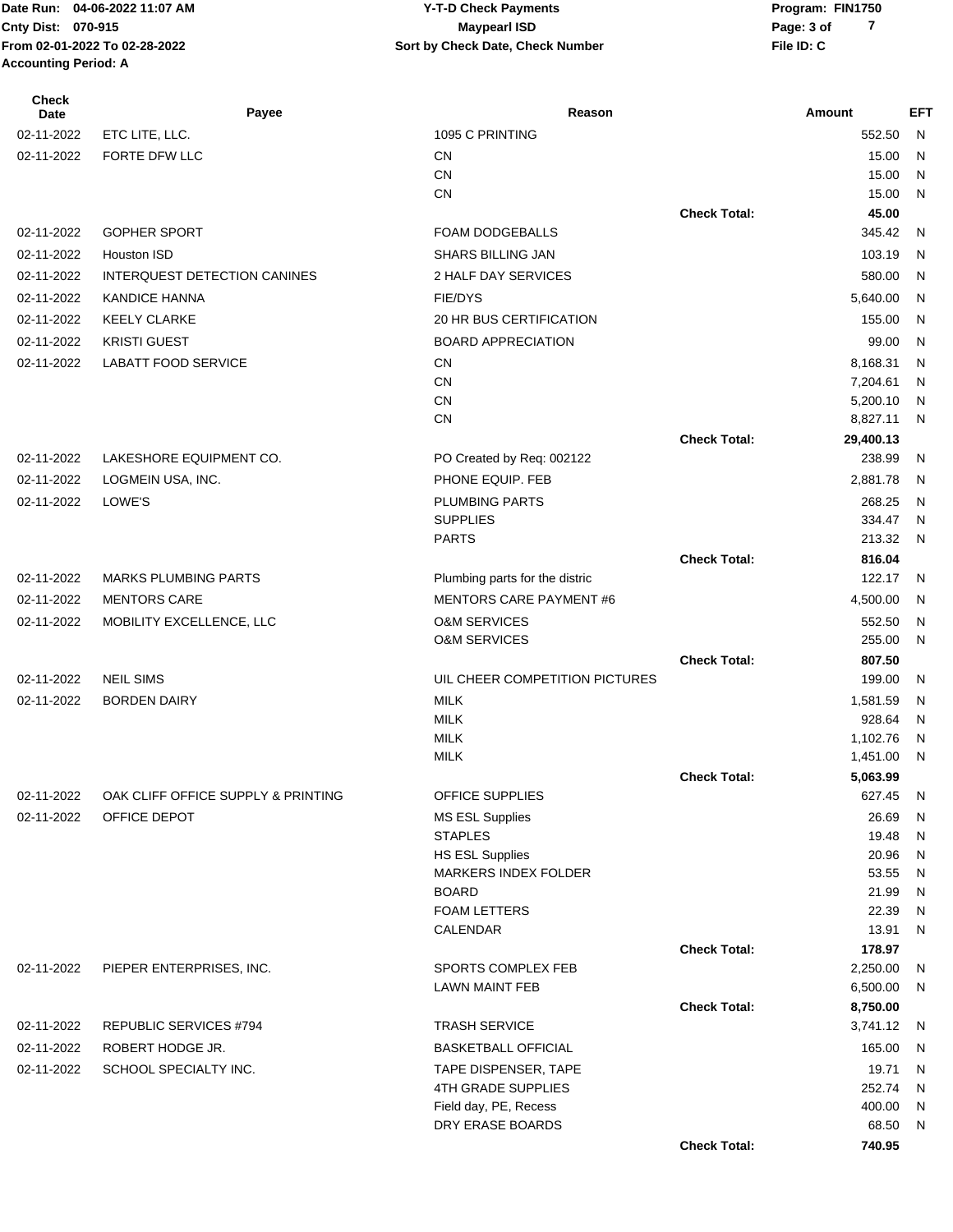Date Run: 04-06-2022 11:07 AM **CONTACT CONSTREY THE STATE OF PROGRAM** Y-T-D Check Payments **CONTACT PROGRAM: FIN1750 From 02-01-2022 To 02-28-2022 File ID: C Sort by Check Date, Check Number Accounting Period: A**

## **Cnty Dist:** 070-915 **Page: 4 of MaypearI ISD MaypearI ISD 04-06-2022 11:07 AM Y-T-D Check Payments 070-915 Maypearl ISD**

| <b>Check</b><br>Date | Payee                                     | Reason                                                  |                     | Amount           | <b>EFT</b>   |
|----------------------|-------------------------------------------|---------------------------------------------------------|---------------------|------------------|--------------|
| 02-11-2022           | SEON SYSTEMS SALES INC.                   | <b>INSTALLATION</b>                                     |                     | 1,725.00         | N            |
| 02-11-2022           | <b>CARROLL MARVIN SMITH</b>               | <b>CLOCK OFFICIAL BASKETBALL</b>                        |                     | 20.00            | N            |
| 02-11-2022           | <b>TASB RISK MANAGEMENT FUND</b>          | <b>AUTO</b>                                             |                     | 13,711.00        | N            |
|                      |                                           | <b>SCHOOL LIABILITY</b>                                 |                     | 4,454.00         | N            |
|                      |                                           | <b>PROPERTY</b>                                         |                     | 118,535.00       | N            |
|                      |                                           | DATA BREACH LIABILITY                                   |                     | 5,000.00         | N            |
|                      |                                           |                                                         | <b>Check Total:</b> | 141,700.00       |              |
| 02-11-2022           | <b>TASBO</b>                              | <b>TRAINING FLSA TIMEKEEPING</b><br><b>TRAINING TRS</b> |                     | 75.00<br>75.00   | N<br>N       |
|                      |                                           | <b>TRAINING FLMA COVID</b>                              |                     | 75.00            | N            |
|                      |                                           |                                                         | <b>Check Total:</b> | 225.00           |              |
| 02-11-2022           | THE ALWAYS FOOD SAFE COMPANY              | FOOD HANDLER CERTIFICATION                              |                     | 296.00           | N            |
| 02-11-2022           | <b>TODD N. BRUNER</b>                     | <b>BASKETBALL OFFICIAL</b>                              |                     | 165.00           | N            |
| 02-11-2022           | US BANK                                   | MAINT TAX SERIES 2010                                   |                     | 1,375.00         | N            |
| 02-11-2022           | <b>WAXAHACHIE DAILY LIGHT</b>             | <b>LEGAL POSTING</b>                                    |                     | 214.91           | N            |
| 02-11-2022           | <b>WAXAHACHIE ISD</b>                     | <b>TEEN PARENTING</b>                                   |                     | 1,398.82         | N            |
| 02-11-2022           | WELDERS WAREHOUSE CORP.                   | CYLINDER RENTAL JAN                                     |                     | 50.94            | N            |
| 02-11-2022           | WESTERN PSYCHOLOGICAL SERVICES            | SRS 2 SCHHOL AGE FORMS                                  |                     | 81.40            | N            |
| 02-15-2022           | <b>US BANK</b>                            | Debt Service Payment                                    |                     | 100,000.00       | $\mathsf{N}$ |
|                      |                                           | Debt Service Payment                                    |                     | 12,512.50        | N            |
|                      |                                           |                                                         | <b>Check Total:</b> | 112,512.50       |              |
| 02-16-2022           | UT ARLINGTON                              | GOING TO DIFFERENT JOB FAIR                             |                     | $-225.00$        | N            |
| 02-18-2022           | CITIBANK, N.A.                            | <b>HYDROLIC CYLINDER</b>                                |                     | 346.00           | N            |
|                      |                                           | NJHS APPLICATION                                        |                     | 385.00           | $\mathsf{N}$ |
|                      |                                           |                                                         | <b>Check Total:</b> | 731.00           |              |
| 02-18-2022           | <b>FITNESS FINDERS</b>                    | CHARACTER AWARD RECOGNITION                             |                     | 46.66            | N            |
|                      |                                           | CHARACTER AWARD RECOGNITION                             |                     | 221.00           | $\mathsf{N}$ |
|                      |                                           |                                                         | <b>Check Total:</b> | 267.66           |              |
| 02-18-2022           | <b>PAM WILSON</b>                         | LIFE SKILLS SUPPLIES                                    |                     | 32.92            | N,           |
| 02-18-2022           | UNIVERSITY OF DALLAS/FINANCIAL AID        | LISA MILLER SCHOLARSHIP                                 |                     | 500.00           | N            |
|                      |                                           | VICKY WILLIAMS SCHOLARSHIP                              |                     | 500.00           | N            |
|                      |                                           |                                                         | <b>Check Total:</b> | 1,000.00         |              |
| 02-18-2022           | <b>CLAIMS ADMINISTRATIVE SERVICES INC</b> | WORKERS COMP HEALTH E PAY<br>WORKERS COMP HEALTH E PAY  |                     | 600.00<br>150.00 | N<br>N       |
|                      |                                           | WORKERS COMP HEALTH E PAY                               |                     | 150.00           | N            |
|                      |                                           | WORKERS COMP HEALTH E PAY                               |                     | 150.00           | -N           |
|                      |                                           |                                                         | <b>Check Total:</b> | 1,050.00         |              |
| 02-18-2022           | ADVANTAGE MEDICAL CLINIC                  | <b>DOT PHYSICAL</b>                                     |                     | 63.00            | N            |
| 02-18-2022           | AIRGAS USA, LLC-CENTRAL DIVISION          | <b>CYLINDER RENTALS</b>                                 |                     | 245.76           | N.           |
| 02-18-2022           | AVENUE FUEL DISTRIBUTOR                   | FUEL FOR DISTRICT                                       |                     | 3,463.93         | - N          |
| 02-18-2022           | VARSITY BRANDS HOLDING CO., INC.          | <b>Baseball Equipment</b>                               |                     | 1,100.00         | N            |
| 02-18-2022           | BUCK'S WHEEL & EQUIPMENT COMPANY          | UNIVERSAL VEST                                          |                     | 165.53           | N            |
| 02-18-2022           | CANON FINANCIAL SERVICES INC              | <b>LEASE FEB</b>                                        |                     | 1,300.29         | N,           |
|                      |                                           | SPED LEASE FEB                                          |                     | 135.64           | N            |
|                      |                                           |                                                         | <b>Check Total:</b> | 1,435.93         |              |
| 02-18-2022           | <b>CARD SERVICE CENTER</b>                | BUS 54 62 65 53 REG                                     |                     | 38.00            | N,           |
|                      |                                           | <b>REG BUS 52 55</b>                                    |                     | 19.00            | N            |
|                      |                                           | <b>REG TAHOE</b>                                        |                     | 10.25            | - N          |
|                      |                                           | <b>CELL PHONE MAINT</b>                                 | <b>Check Total:</b> | 50.00<br>117.25  | - N          |
|                      |                                           |                                                         |                     |                  |              |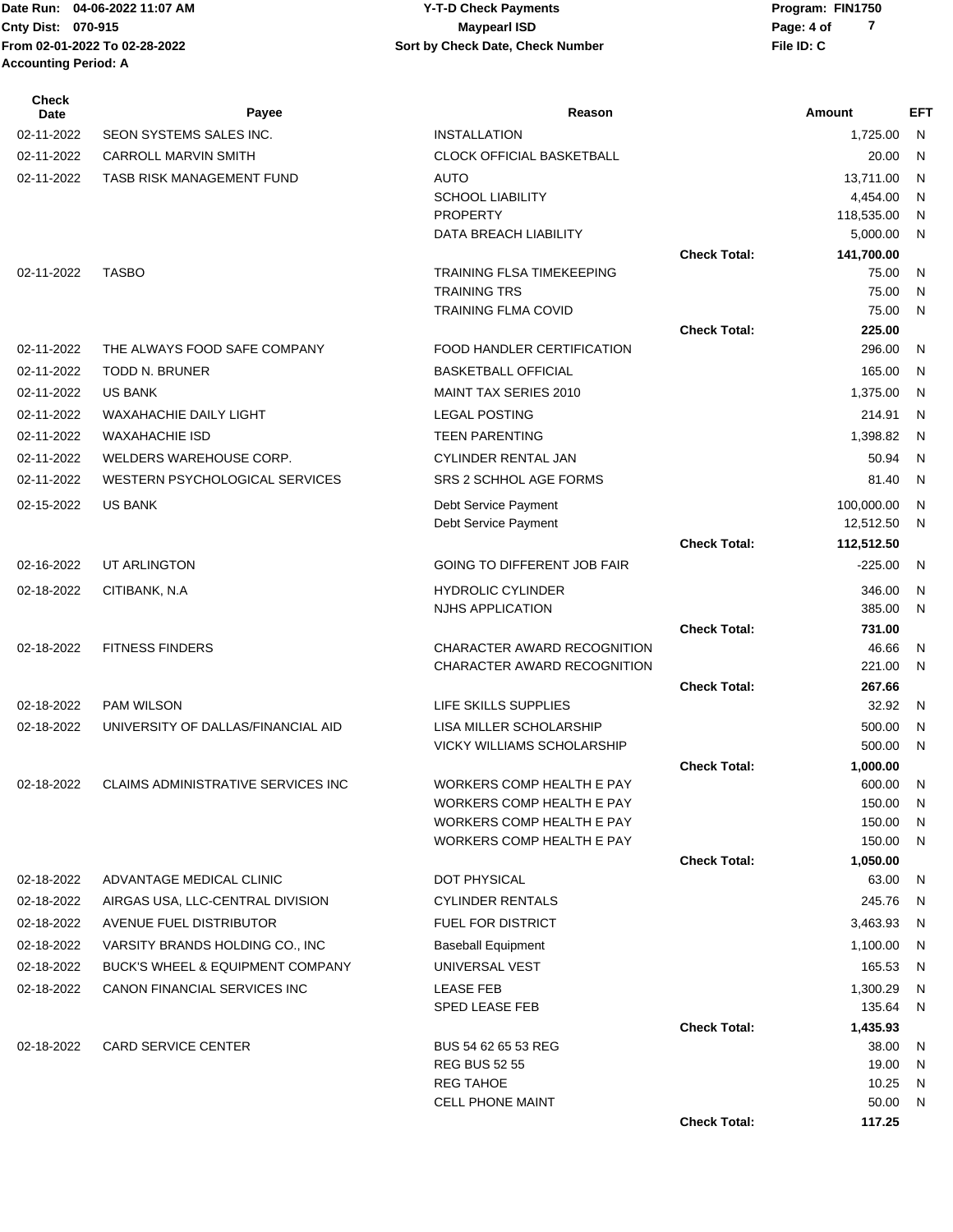Date Run: 04-06-2022 11:07 AM **CONTACT CONSTREY THE STATE OF PROGRAM** Y-T-D Check Payments **CONTACT PROGRAM: FIN1750 Cnty Dist:** 070-915 **Page:** 5 of **From 02-01-2022 To 02-28-2022 File ID: C Sort by Check Date, Check Number Accounting Period: A**

| <b>Check</b><br>Date | Payee                               | Reason                                      |                     | Amount          | <b>EFT</b>   |
|----------------------|-------------------------------------|---------------------------------------------|---------------------|-----------------|--------------|
| 02-18-2022           | CDWG INC.                           | <b>GOOGLE CHROME</b>                        |                     | 6,510.00        | $\mathsf{N}$ |
|                      |                                     | CASES                                       |                     | 5,040.00        | N            |
|                      |                                     | <b>LICENSE</b>                              |                     | 11,551.27       | N            |
|                      |                                     |                                             | <b>Check Total:</b> | 23,101.27       |              |
| 02-18-2022           | CITIBANK, N.A                       | <b>EGG INCUBATOR</b>                        |                     | 238.00          | N            |
|                      |                                     | <b>STOCKSHOW</b>                            |                     | 41.14           | N            |
|                      |                                     | <b>BOARD SUPPLIES</b>                       |                     | 32.62           | N            |
|                      |                                     | <b>BOARD SUPPLIES</b>                       |                     | 61.55           | N            |
|                      |                                     | <b>BOARD MEAL</b>                           |                     | 109.18          | N            |
|                      |                                     | <b>COFFEE POT</b>                           |                     | 109.86          | N            |
|                      |                                     | <b>BATTERIES</b><br><b>HEATING SUPPLIES</b> |                     | 17.50<br>361.46 | N<br>N       |
|                      |                                     | <b>SIGNS</b>                                |                     | 180.08          | N            |
|                      |                                     | <b>TASBO CERTIFICATION</b>                  |                     | 135.00          | N            |
|                      |                                     |                                             | <b>Check Total:</b> | 1,286.39        |              |
| 02-18-2022           | <b>DESOTO JANITORIAL</b>            | Janitorial supplies                         |                     | 1,000.00        | N            |
| 02-18-2022           | HIRAM E. DODSON                     | Repairs to bus shop building                |                     | 2,270.00        | N            |
|                      |                                     | <b>COMPLETION OF JOB</b>                    |                     | 9,350.00        | N            |
|                      |                                     | MATERIAL MAINT SHOP AWNING                  |                     | 9,350.00        | N            |
|                      |                                     |                                             | <b>Check Total:</b> | 20,970.00       |              |
| 02-18-2022           | DON JOHNSTON INCORPORATED           | CO WRTER TEAM BUNDLE                        |                     | 1,620.00        | N            |
| 02-18-2022           | <b>EAST TEXAS COPY</b>              | HST LEASE 02/25-03/25                       |                     | 128.24          | N            |
|                      |                                     | PRIM LEASE 02/25-03/25                      |                     | 255.37          | N            |
|                      |                                     | SPED LEASE 02/25-03/25                      |                     | 128.23          | N            |
|                      |                                     |                                             | <b>Check Total:</b> | 511.84          |              |
| 02-18-2022           | CLEBURNE WELDING & INDUSTRIAL SUPPL | <b>CYLINDERS</b>                            |                     | 25.02           | N            |
| 02-18-2022           | FORTE DFW LLC                       | <b>CN ELEM</b>                              |                     | 96.48           | N            |
|                      |                                     | CN HS                                       |                     | 103.00          | N            |
|                      |                                     | CN MS                                       |                     | 103.00          | N            |
|                      |                                     |                                             | <b>Check Total:</b> | 302.48          |              |
| 02-18-2022           | <b>GRANDVIEW ISD</b>                | UIL ACADEMICS                               |                     | 2,500.00        | N            |
| 02-18-2022           | <b>HILCO</b>                        | SD12/22-01/24 SEC LIGHTS                    |                     | 91.08           | N            |
|                      |                                     | SD12/22-01/24 MARQUEE                       |                     | 58.22           | N            |
|                      |                                     | SD12/22-01/24 FUEL TANKS                    |                     | 34.25           | N            |
|                      |                                     | SD12/22-01/24 ATHLETIC FAC                  |                     | 407.00          | N            |
|                      |                                     | SD12/22-01/24 SPORTS COMPLEX                |                     | 289.23          | N            |
|                      |                                     | SD12/22-01/24 HS N WING                     |                     | 2,027.40        | N            |
|                      |                                     | SD12/22-01/24 ELEM                          |                     | 3,633.58        | N            |
|                      |                                     | SD12/22-01/24 MS                            |                     | 3,505.66        | N            |
|                      |                                     | SD12/22-01/24 NEW PORTABLES                 |                     | 288.81          | N            |
|                      |                                     | SD12/22-01/24 AG FACILITY                   |                     | 3,573.75        | N            |
|                      |                                     |                                             | <b>Check Total:</b> | 13,908.98       |              |
| 02-18-2022           | <b>JORDAN HOWARD</b>                | TCEA meals & parking                        |                     | 93.39           | - N          |
| 02-18-2022           | <b>JOSHUA CHANCE</b>                | STATE CONCERT                               |                     | 95.48           | N            |
| 02-18-2022           | <b>JOSTENS</b>                      | <b>RECOGNITION WATCH</b>                    |                     | 135.30          | -N           |
| 02-18-2022           | <b>KEELY CLARKE</b>                 | FUEL FOR SAN ANGELO TRIP                    |                     | 59.01           | N            |
| 02-18-2022           | <b>KRISTI GUEST</b>                 | 2022 TCEA Convention                        |                     | 126.45          | N            |
| 02-18-2022           | LAKESHORE EQUIPMENT CO.             | 2ND GRADE SUPPLIES                          |                     | 142.94          | N            |
|                      |                                     | 3RD GRADE SUPPLIES                          |                     | 311.49          | N,           |
|                      |                                     | 1st grade instructional                     |                     | 100.66          | N            |
|                      |                                     |                                             | <b>Check Total:</b> | 555.09          |              |
| 02-18-2022           | LEAD4WARD                           | <b>STARR PREP</b>                           |                     | 1,918.00 N      |              |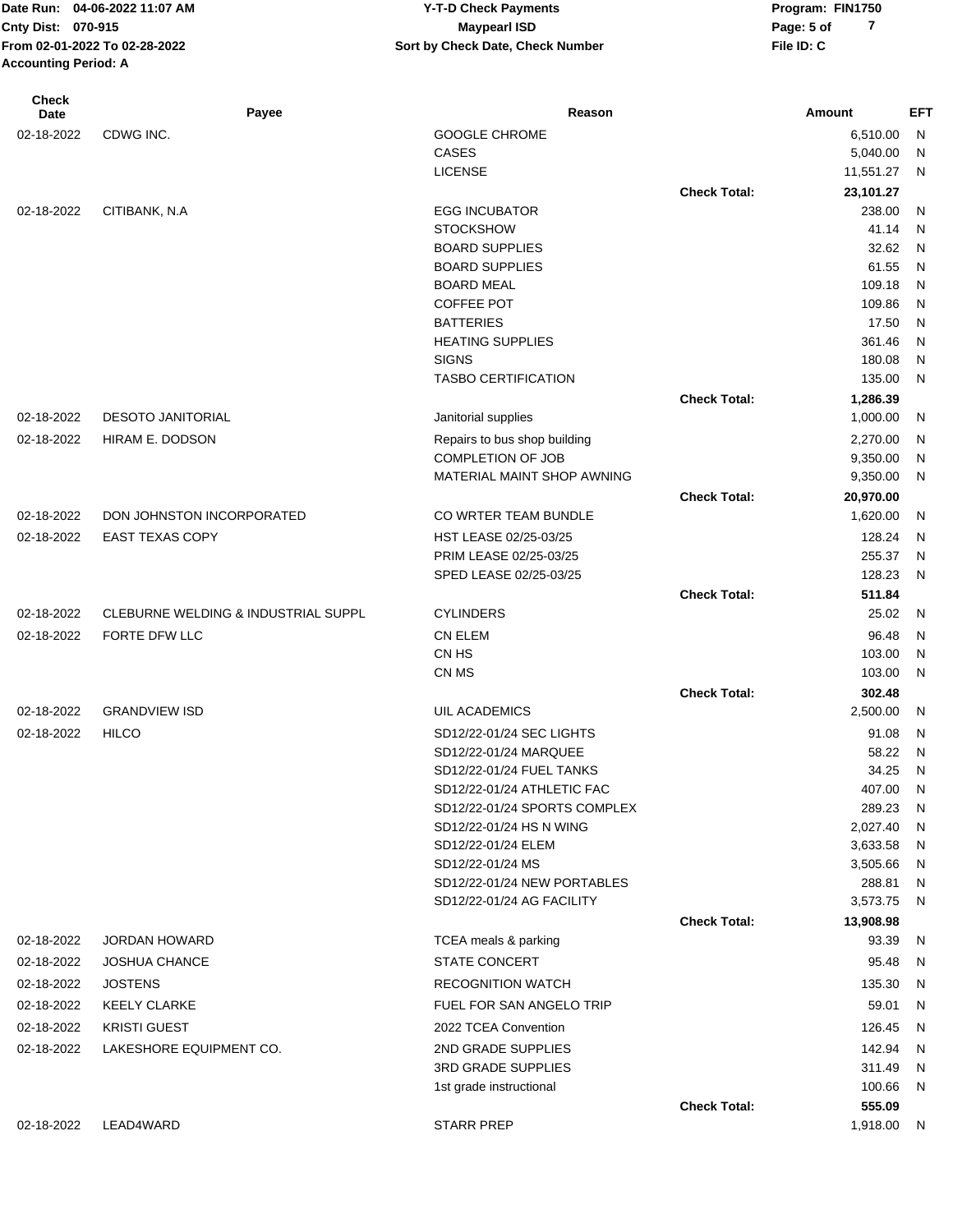Date Run: 04-06-2022 11:07 AM **CONTACT CONSTREY THE STATE OF PROGRAM** Y-T-D Check Payments **CONTACT PROGRAM: FIN1750 From 02-01-2022 To 02-28-2022 File ID: C Sort by Check Date, Check Number Accounting Period: A**

## **Cnty Dist:** 070-915 **Page: 6 of MaypearI ISD MaypearI ISD 04-06-2022 11:07 AM Y-T-D Check Payments 070-915 Maypearl ISD**

| <b>Check</b><br>Date | Payee                                                     | Reason                                                      |                     | Amount             | <b>EFT</b>                   |
|----------------------|-----------------------------------------------------------|-------------------------------------------------------------|---------------------|--------------------|------------------------------|
| 02-18-2022           | <b>LEGRANT CLARK</b>                                      | <b>BASKETBALL OFFICIAL</b>                                  |                     | 145.00             | N                            |
| 02-18-2022           | LONE STAR PERCUSSION                                      | percussion stands, hihat, head                              |                     | 38.49              | N                            |
|                      |                                                           | percussion stands, hihat, head                              |                     | 22.95              | N                            |
|                      |                                                           |                                                             | <b>Check Total:</b> | 61.44              |                              |
| 02-18-2022           | MARAKBIZ, LLC                                             | OPERATING PROCEDURES ONLINE                                 |                     | 500.00             | $\mathsf{N}$                 |
| 02-18-2022           | PEARSON ASSESSMENT                                        | <b>SENSORY KITS</b>                                         |                     | 520.36             | N                            |
| 02-18-2022           | OAK CLIFF OFFICE SUPPLY & PRINTING                        | PO Created by Req: 002383<br>OFFICE SUPPLIES                |                     | 1,559.60<br>20.97  | N                            |
|                      |                                                           | OFFICE SUPPLIES                                             |                     | 24.66              | N<br>N                       |
|                      |                                                           | <b>COPY PAPER</b>                                           |                     | 1,559.60           | N                            |
|                      |                                                           | <b>COPY PAPER</b>                                           |                     | 1,559.60           | N                            |
|                      |                                                           | <b>COPY PAPER</b>                                           |                     | 1,559.60           | N                            |
|                      |                                                           | Testing supplies Cal                                        |                     | 228.80             | N                            |
|                      |                                                           | supplies                                                    |                     | 213.13             | N                            |
|                      | PIEPER ENTERPRISES, INC.                                  | REPLACE 2" VALVE BROKEN WIRES                               | <b>Check Total:</b> | 6,725.96<br>350.00 | N                            |
| 02-18-2022           |                                                           |                                                             |                     |                    | N                            |
| 02-18-2022           | <b>REGION 30 UIL MUSIC</b><br><b>CARROLL MARVIN SMITH</b> | Solo contest entry fees<br><b>CLOCK OFFICIAL BASKETBALL</b> |                     | 624.00<br>20.00    |                              |
| 02-18-2022           |                                                           |                                                             |                     |                    | N                            |
| 02-18-2022           | SOUTHWEST INTERNATIONAL TRUCKS                            | Bus parts                                                   |                     | 274.32             | N                            |
| 02-18-2022           | SUPERIOR PEDIATRIC CARE, INC.                             | PT CONTRACTED SERVICES<br>OT SERVICES                       |                     | 958.75<br>747.50   | N<br>N                       |
|                      |                                                           | <b>TVI SERVICES</b>                                         |                     | 375.00             | N                            |
|                      |                                                           |                                                             | <b>Check Total:</b> | 2,081.25           |                              |
| 02-18-2022           | <b>TASBO</b>                                              | <b>MEMBERSHIP WIGGINS</b>                                   |                     | 135.00             | N                            |
|                      |                                                           | <b>MEMBERSHIP TERRY</b>                                     |                     | 135.00             | N                            |
|                      |                                                           |                                                             | <b>Check Total:</b> | 270.00             |                              |
| 02-18-2022           | <b>EMS LINQ</b>                                           | STUDENT MANAGEMENT PROCESSING                               |                     | 3,092.00           | N                            |
| 02-18-2022           | <b>TXU ENERGY</b>                                         | SD 01/10-02/08 SEC LIGHTS                                   |                     | 335.29             | N                            |
| 02-18-2022           | UNIVERSITY OF NORTH TEXAS                                 | <b>CAREER FAIR</b>                                          |                     | 200.00             | N                            |
| 02-18-2022           | UNIVERSITY OF TEXAS AT ARLINGTON                          | <b>CAREER DAY</b>                                           |                     | 55.00              | N                            |
| 02-18-2022           | WILLIAM V. MACGILL & CO.                                  | <b>NURSE SUPPLIES</b>                                       |                     | 219.02             | N                            |
|                      |                                                           | <b>CARDIAC POWERHEART</b>                                   | <b>Check Total:</b> | 496.00<br>715.02   | N                            |
| 02-18-2022           | <b>MANLIO ZAMORA</b>                                      | Fill dirt for Middle School                                 |                     | 255.00 N           |                              |
| 02-23-2022           | <b>BRITTANY CHADWICK</b>                                  | STUDENTS CAP AND GOWN                                       |                     | 120.00             | N,                           |
|                      |                                                           | NHS STOLES                                                  |                     | 200.25             | N                            |
|                      |                                                           |                                                             | <b>Check Total:</b> | 320.25             |                              |
| 02-23-2022           | Cameron Park Zoo                                          | <b>CAMERON ZOO FIELD TRIP</b>                               |                     | 1,397.00           | N                            |
| 02-23-2022           | <b>FRESH COUNTRY FUNDRAISING</b>                          | LOLLIPOPS FOR PROM                                          |                     | 720.00             | - N                          |
| 02-23-2022           | <b>PAM WILSON</b>                                         | LIFE SKILLS SUPPLIES                                        |                     | 48.53              | N                            |
|                      |                                                           | LIFE SKILLS SUPPLIES                                        |                     | 110.94             | N                            |
|                      |                                                           |                                                             | <b>Check Total:</b> | 159.47             |                              |
| 02-23-2022           | ABECEDARIAN ABC, LLC                                      | LETTERS                                                     |                     | 62.40              | N                            |
| 02-23-2022           | CITIBANK, N.A.                                            | <b>FW STOCK SHOW</b>                                        |                     | 45.63              | N                            |
| 02-23-2022           | <b>DIRECT ENERGY</b>                                      | SD 01/10-02/08 PRIM PRACT FIEL                              |                     | 33.48              | N                            |
|                      |                                                           | SD 01/10-02/08 ARCHIVE<br>SD 01/10-02/08 PORTABLES          |                     | 41.79<br>344.01    | $\mathsf{N}$<br>$\mathsf{N}$ |
|                      |                                                           | SD 01/10-02/08 QUAD                                         |                     | 527.48             | N                            |
|                      |                                                           | SD 01/10-02/08 HS S WING                                    |                     | 2,663.80           | N                            |
|                      |                                                           | SD 01/10-02/08 PRIMARY                                      |                     | 1,820.86           | N                            |
|                      |                                                           | SD 01/10-02/08 PRIM PRIM CAFT                               |                     | 370.96             | N                            |
|                      |                                                           | SD 01/10-02/08 GOLF FAC                                     |                     | 1,189.98           | N                            |
|                      |                                                           | SD 01/10-02/08 ADMIN                                        |                     | 619.06             | N,                           |
|                      |                                                           | SD 01/10-02/08 BUS BARN                                     |                     | 33.80 N            |                              |